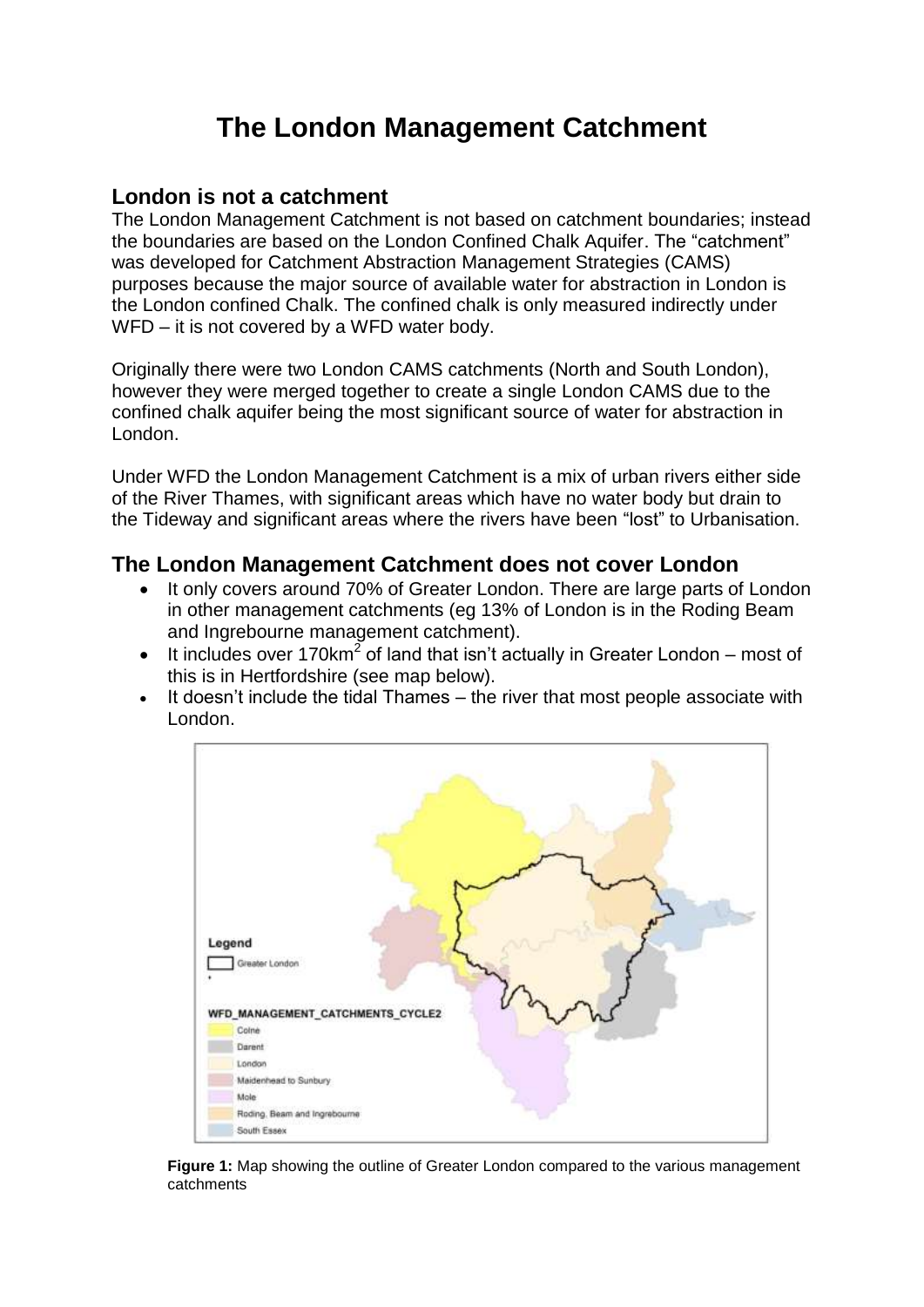# **Population**

London has nearly 10 million people mostly within the 1487 $km^2$  of the London Management Catchment. The sub catchments have more people living in them than most management catchments outside London. For example the Isle of Wight Management Catchment has 130,000 people in 380 km<sup>2</sup>.

The South Essex Management Catchment covers 233km<sup>2</sup> with a population well under a million people. Whereas the Lower Lee operaitonal catchment covers 440km<sup>2</sup> and a population of around 2.3 million people.

# **Cost to achieve good status**

London's rivers are heavily urbanised and consequently are severely modified. London also suffers from huge issues of urban diffuse pollution. The high population requires huge amounts of water to be abstracted from rivers and then returned through huge Sewage Treatment Works. The scale of issues means that the cost of achieving good status or potential in London is around £400 million, whereas costs for other catchments are generally far less (eg. Waveney Management Catchment estimated at £25 million).

# **These issues are unique to the London Management Catchment**

We believe the combination of issues described above are unique to the London Management Catchment. We have compared London with Birmingham and Manchester in order to illustrate this point.

London's urban area is far larger than other UK cities. The population density is also significantly higher.

Key differences in the management catchments:

- The management catchments in the Manchester and Birmingham areas are based on river catchments and not on groundwater
- The management catchments are named after the rivers and not the cities
- Both cities are split between two or more management catchments